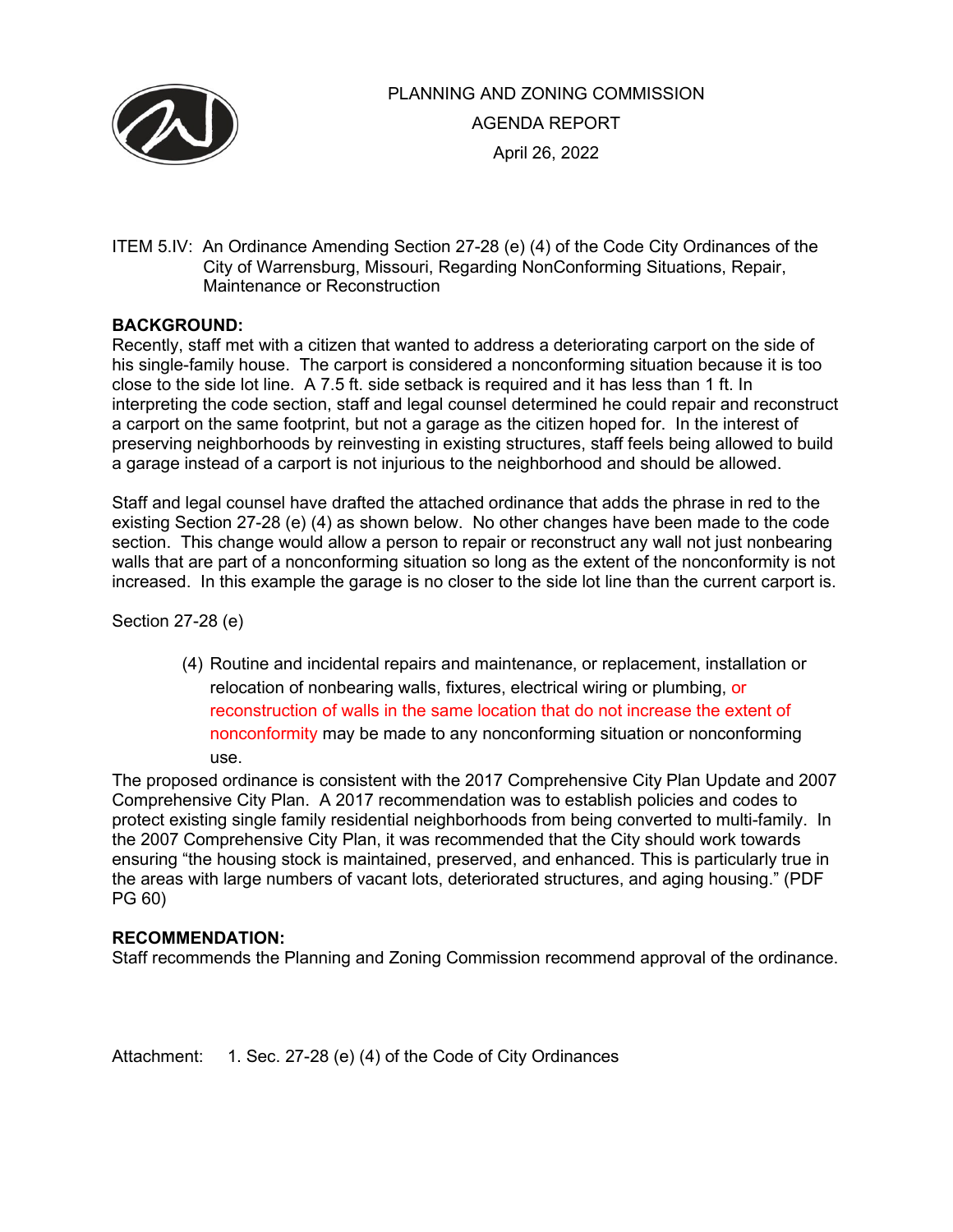### **PLANNING AND ZONING COMMISSION FINDINGS AND RECOMMENDATION**

Request to consider An Ordinance Amending Section 27-28 (e) (4) of the Code City Ordinances of the City of Warrensburg, Missouri, Regarding NonConforming Situations, Repair, Maintenance or Reconstruction

The Planning and Zoning Commission has considered the ordinance at an open public meeting and makes the following findings and recommendations based upon the evidence presented with respect to these matters:

- 1. On May 2, 2022, the Planning & Zoning Commission considered An Ordinance Amending Section 27-28 (e) (4) of the Code City Ordinances of the City of Warrensburg, Missouri, Regarding NonConforming Situations, Repair, Maintenance or Reconstruction.
- 2. The proposed ordinance \_\_\_\_\_\_\_\_\_\_ will \_\_\_\_\_\_\_\_ will not further the goals and objectives of the City's Comprehensive Plan.
- 3. The proposed ordinance will will will not contribute to and promote the welfare and convenience of the public if the ordinance is passed.
- 4. The proposed ordinance \_\_\_\_\_\_\_\_\_ will will will not cause substantial injury to the value of property in the community.
- 5. Additional Comments:

Concerning the proposed ordinance, the Planning and Zoning Commission:

Recommends Approval

Disapproves **Example 2018 Disapproves** 

Passed by the Planning & Zoning Commission this \_\_\_\_\_\_ day of May, 2022.

Chair